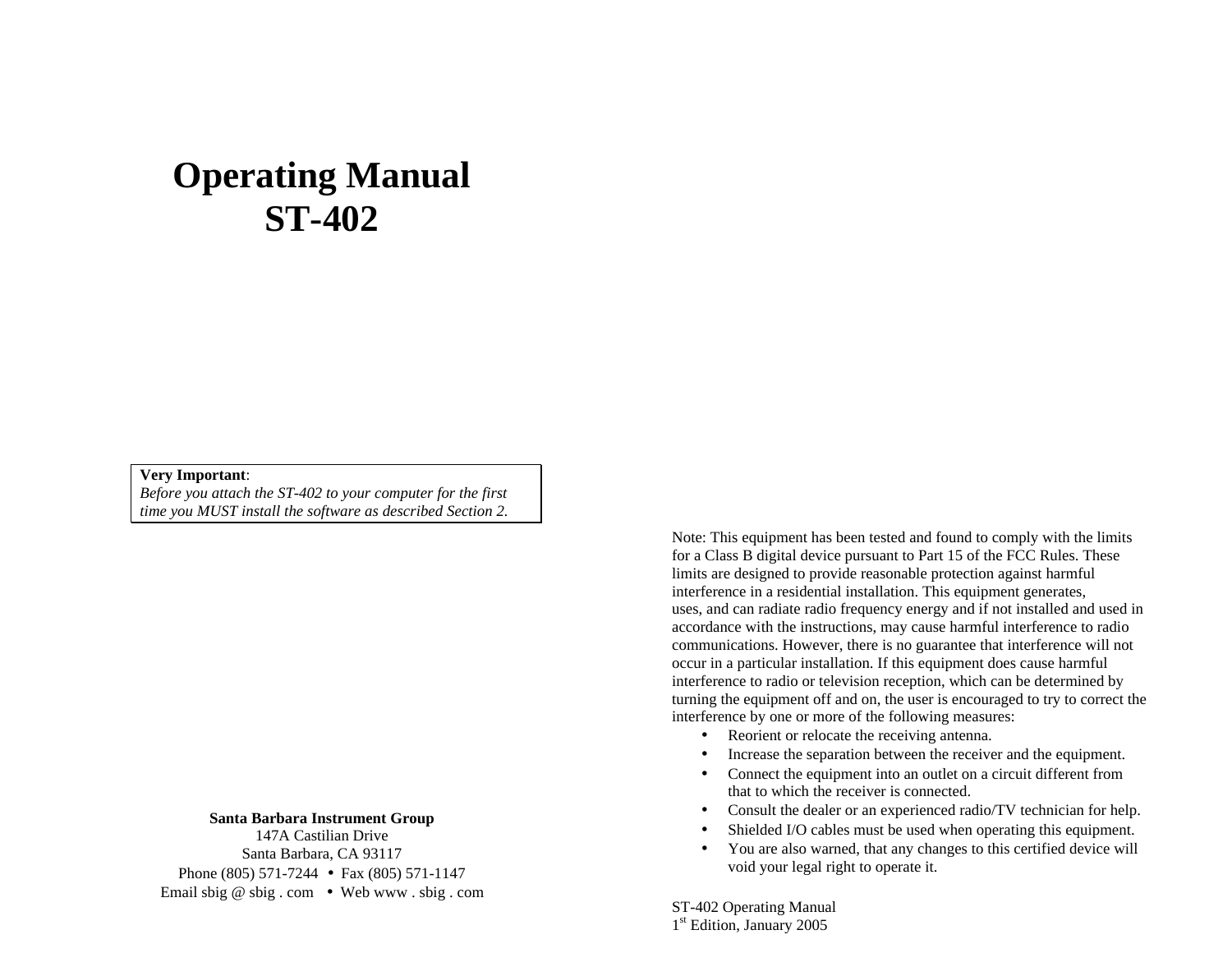| 1. |  |
|----|--|
|    |  |
| 2. |  |
| 3. |  |
|    |  |
|    |  |
|    |  |
|    |  |
|    |  |
|    |  |
|    |  |
| 4. |  |
|    |  |
|    |  |
|    |  |
|    |  |
| 5. |  |
|    |  |
|    |  |
|    |  |
|    |  |
| 6. |  |
|    |  |
|    |  |
|    |  |
|    |  |
|    |  |
|    |  |
|    |  |
|    |  |

## **1. Introduction**

*Congratulations* and *thank you* for buying one of our ST-402 cooled CCD cameras. The ST-402 has the following features:

- Uses Kodak's microlensed, blue enhanced *KAF-0402ME* CCD with 765 x 510 9-micron square pixels.
- **16-bit A/D** converter with correlated double sampling running at 1.8 megahertz.
- Temperature regulated Thermo-Electric (TE) cooling with 25C delta for reduction in CCD dark current.
- Single board, small, compact design with internal shutter allowing exposures down to 40 milliseconds that makes taking dark frames a trivial task.
- **USB 2** interface yielding up to 1.2 megapixels per second download rates but full backward compatibility with USB 1.1 computers at 400 kilopixels per second.
- Input power requirements of  $10.0 14.5$  Volts DC at 1 Amp through the *new* center-positive locking power jack.
- Telescope interface with four optically isolated normally open signals on the industry standard RJ-11 jack.
- T-Thread based mechanical interface that supports a variety of nosepieces and adapters.
- Optional 4-position filter wheel with parfocal *Red*, *Green*, *Blue* and *Clear* filters.
- Powerful yet intuitive *CCDOps* software for image acquisition and processing.

## **Getting Started**

In addition to this truly fine **Operating Manual**, the ST-402 package includes the following items:

- **ST-402 Camera –** The camera body is 4 x 5 x 2 inches with a T-Thread adapter on the front cover.
- **1 ¼ Inch T-Thread Nosepiece –** This screws into the front of the camera for telescope work and includes a soft rubber cap for keeping out the dust when not in use. Optional 2 Inch Nosepiece and Visual Back adapters are available from SBIG. In addition a screw-in T-to-C adapter is available for use with C-Mount camera lenses or C-Mount adapters.
- **Power Supply –** US versions of the camera come with a 12V/2 Amp DC power supply. Outside the US the camera is supplied with a Battery Clip adapter.

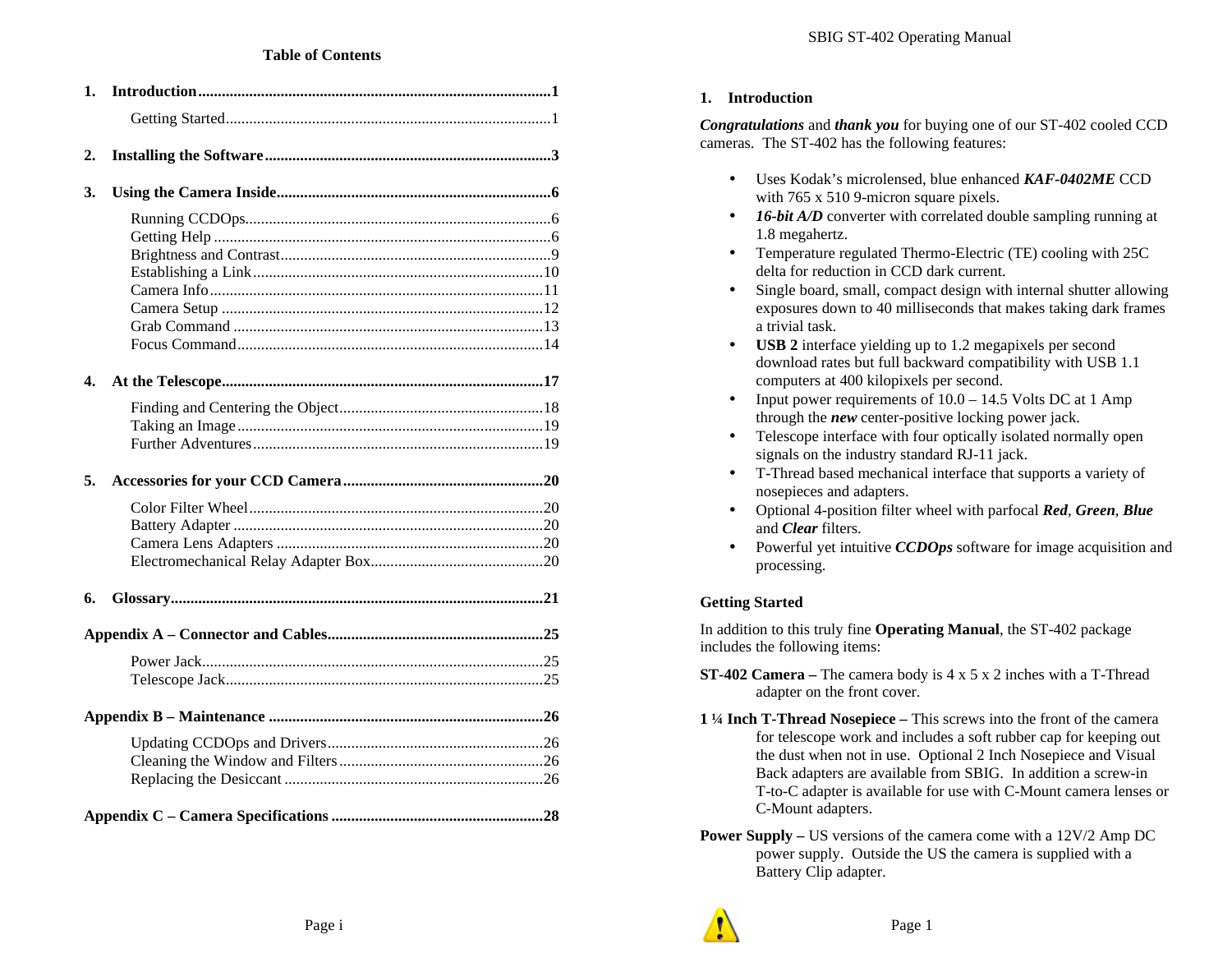#### **Extremely Important!**

In the past SBIG has shipped products like the STV, ST-5C and ST-237/A that used a 12-Volt, Center-Negative power supply. Starting with the ST-402 we are switching to Center-Positive 12-Volt power supplies. How do you know the difference?

*All 12-Volt, Center-Positive power jacks and receptacles are locking with a threaded collar*. *Don't ever try to mate an unthreaded power supply to a threaded camera or vice-versa*.

- **USB Cable –** Included is a 15-foot, USB 2 certified, A-to-B type, USB cable. USB has a limit of 15-foot cables but the range can be extended with active boosters. Relatively low-cost (~\$30) 15-foot boosters that can be stringed together are available from such sources such as <www.usbgear.com>. Long haul boosters (more expensive) are available from <www.icron.com>. Also note that putting a hub at 15 feet will allow you to go another 15 feet.
- **Tracking Cable –** This cable looks like a simple "RJ-11 telephone cable" but in fact is a "6-pin reversed RJ-11 telephone cable". Telescopes require 6-pin autoguider cables and reversed means that unlike ordinary phone cables, this one is flips the order of the wires. You can tell a tracking cable from an ordinary cable by noting that with tracking cables the tines that lock the RJ-11 jack into the receptacle are both on the same flat side of the cable or when the ends are put side by side the colored wires inside are in opposite order on the two connectors.
- **Software –** We include several CD-ROMs with the ST-402 but the most important one is labeled "**SBIG Software and Catalog**". This disc contains the *drivers* and *CCDOps* software you'll need to use the camera.

#### **Very Important**:

*Before you attach the ST-402 to your computer for the first time you MUST install the software as described below.*

#### **2. Installing the Software**

Installing USB drivers on a *Windows* system can be a difficult task if you don't follow the instructions to the letter. Please don't plug the camera into the computer until instructed to do so below and please follow the instructions carefully.

1. **Disable Driver Signing** – *Windows XP* adds an extra level of security to installing drivers that will complicate our installation. To disable it open the *System* Control Panel in the *Start Menu* and then select the *Hardware* tab. Click the *Driver Signing* button and in the dialog that appears select *Ignore* then click *OK*. Click *OK* one more time to close the Control Panel.

What action do you want Windows to take?

⊙ Ignore - Install the software anyway and don't ask for my approval.

- 2. Insert the **SBIG Catalog and Software** CD-ROM in your computer and on most systems the installer program will automatically start. If it doesn't, explore the CD-ROM drive and double-click on the *autorun.exe* icon. Then click on the *Setup a New Camera* button.
- 3. **Install CCDOps** Click on the *Install CCDOps* button to install it on your computer, and then follow the on-screen instructions. *CCDOps* is our powerful yet simple-to-use image acquisition and image processing software and we'll use it extensively throughout this manual.
- 4. **Install the Driver Checker** Click on the *Install Driver Checker* button to install it on your computer and then follow the on-screen instructions. The *Driver Checker* is a utility program that installs and maintains the drivers that are required for operating the ST-402 under the Windows Operating System.

 At the end of the install when you are given the *option* to *launch* the *Driver Checker*. Check that option.

5. When the *Driver Checker* starts it will ask you if you have an *Internet Connection* on this machine. If you do then answer *Yes* otherwise answer *No*. The Driver Checker will install the camera drivers and at this point all your drivers should all be current:

|              | Currently Installed Drivers |                |            |
|--------------|-----------------------------|----------------|------------|
|              |                             |                |            |
| Driver Name  | Version                     | Date           | Current    |
|              |                             |                |            |
| sbigudry.dll | 4.43                        | $01 - 12 - 05$ | <b>Yes</b> |
| sbigudrv.sys | 4.06                        | $08 - 23 - 02$ | l Ves      |
| sbiguldr.sys | 1.41                        | $11 - 04 - 04$ | l Ves      |
|              |                             |                |            |
| sbiglldr.sys | 1.06 Build 2                | $09 - 22 - 04$ | <b>Yes</b> |
| sbigfldr.sys | 1.07                        | $01 - 11 - 05$ | Yes        |
| sbigusbe.sys | 1.1                         | $09 - 05 - 03$ | Ves        |
|              |                             |                |            |
|              |                             |                |            |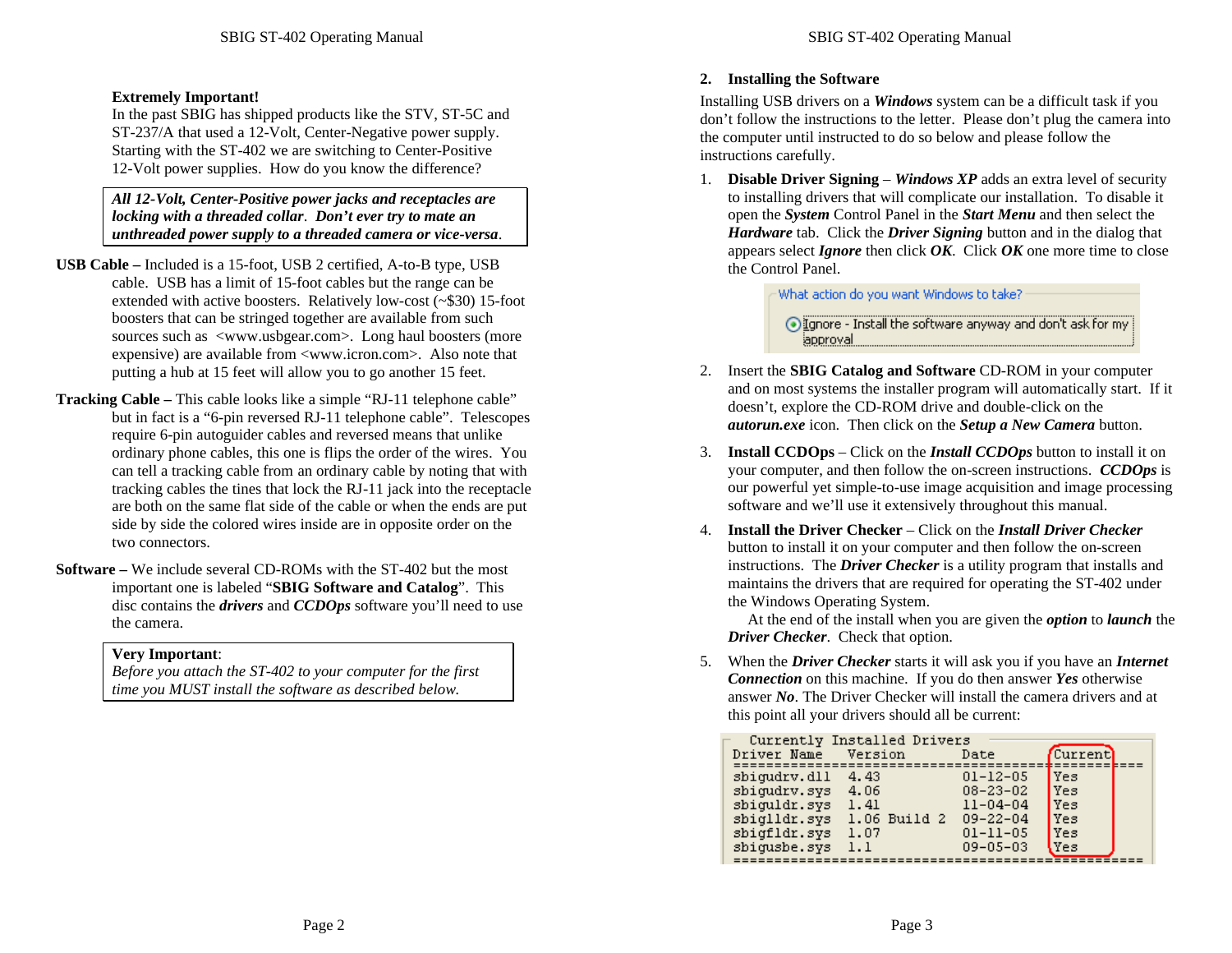- 6. We've finished installing the drivers but now we need to bind them to the ST-402. Quit the *Driver Checker* by clicking the **X** in the upperright hand corner. If you're running *Windows XP* then continue with *step 7* below. Users of older versions of Windows should now look for instructions particular to their version of Windows in the "*Installing USB Drivers*" Application Note that can be found on the CD-ROM or our web site.
- 7. Now's the moment you've been waiting for. We're going to plug the camera into the computer, but not so fast!

 First plug the camera into the power source and note that the *Fan* comes on but the *Red LED* does not. The ST-402 actually has its internal firmware downloaded to it by the PC at startup. If the *LED is off* the camera has not been *booted*. Please remember that.

 Now plug the camera into the USB port on the computer with the supplied USB cable. *Remember* which port you're using because you'll want to use the *same port* again next time or you'll have to go through this process of binding the drivers all over again. Windows will crunch for a while and then present you with the *Found New Hardware Wizard* (*Wizard*) dialog.

## **Found New Hardware Wizard**

8. If you're asked if it should connect to *Windows Update* to search for software click "*No, not this time*", then click *Next*.

> Can Windows connect to Windows Update to search for software?

 $\bigcirc$  Yes, this time only ◯ Yes, now and gvery time I connect a device No, not this time

9. Now the *Wizard* will ask you if you want to install the software automatically. Select to do so then click *Next*.

What do you want the wizard to do?

O Install the software automatically (Recommended)

O Install from a list or specific location (Advanced)

10. Windows will grind for a while copying the *SBIG ST-402 Loader* driver then show you the *Completing the Found New Hardware Wizard* page.

Click *Finish*. At this point the

SBIG ST-402 Loader

*Red LED* on the back of the camera

should be on, and if you had been watching it you would have seen it *blink* several times while the PC was *booting the camera*.

- 11. After booting the camera Windows will bring up another copy of the *Wizard*. The ST-402 actually uses *two drivers*. One to *boot* the camera and one to *talk to it* after it's booted. We now need to walk *Windows* through installing the second driver.
- 12. Repeat steps 8 and 9, again telling the *FNHW* to not check for updates and to install automatically. At this point windows will show you the *Select the best match* page:

| <b>Description</b>         | Version Manu | Location                    |
|----------------------------|--------------|-----------------------------|
| SBIG USB Camera 2.0.1.0    | SRIG         | c:\windows\inf\sbigusbe.inf |
| ISBIG USB Camera - 2.0.1.0 | ISBIG.       | ic:\windows\inf\oem22.inf   |

- 13. Select the *oem* file not the *sbig* file (the second item above) by clicking on it then click the *Next* button.
- 14. Windows will grind one last time copying the *SBIG USB Camera* driver then show you the *Completing the Found New Hardware Wizard* page.

 Click the *Finish* button and *pat your self on the back*. You're done!



If you ever doubt that the camera is actually connected you can open the *Device Manager* from the *Hardware* tab of the *System* control panel and expand the *Universal Serial Bus controllers* section. You should see a *SBIG USB Camera* listed there:



While you've got the *System* Control Panel open, if you want to restore the Windows Driver Signing security check, click the *Hardware* tab, click the *Driver Signing* button and select:

What action do you want Windows to take? Warn - Prompt me each time to choose an action!

If Windows can not automatically find the drivers , tell it to Install from a Specific Location and then browse to the folder:

## **C:\Program Files\SBIG\Driver Checker\SBIG Drivers**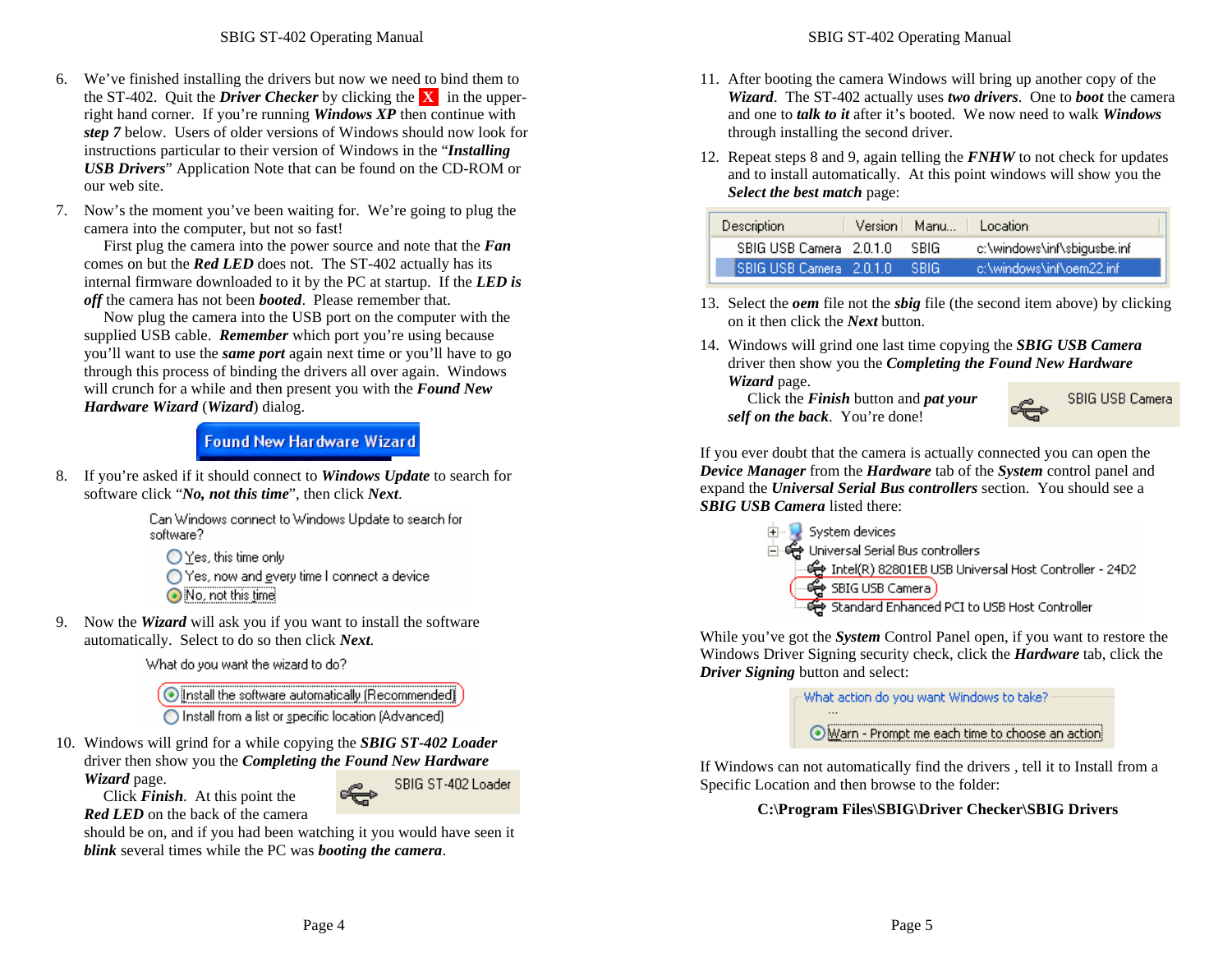#### **3. Using the Camera Inside**

When you first receive the ST-402 it's wise to get acquainted with its operation inside the house where it's warm and not to try to fight the telescope operation in the dark. We've included a brief tutorial below to get you acquainted with the ST-402 and the **CCDOps** software.

### **Running CCDOps**

Once installed, it's easy to run CCDOps from the Windows *Start* menu. Click the *Start Menu*, then find the *SBIG Folder*, which under Windows XP is under the *All Programs* section. Finally click the *CCDOps Icon* to start the program. You'll be presented with the startup *About Dialog* that shows the SBIG logo and the version of CCDOps. To dispense with it click anywhere in the dialog other than the two blue fields or simply wait and the dialog will close itself.

## **Getting Help**

CCDOps includes an extensive help file that can be accessed through the

*Help Topics* item in the *Help* menu. In addition many of the dialogs have an embedded *Help button* that will take you to the *Help Topic* for that specific command. Just remember, help is always just a click away.



#### **Opening and Inspecting Dark Frames**

We've included some sample ST-402 images on the *SBIG Software and Catalog* CD-ROM to get you acquainted with what you should expect from your camera.

First, let's look at what is called a *dark frame*. In the *File* menu use the *Open* command and then navigate to the CD-ROM's *Images* directory. Double-click on the *ST-402 Tutorial* folder to show its contents. Finally double-click on the *Image 1 – Sample Dark Frame* icon to open the image.

CCDOps will present you with a dialog listing all the parameters associated with the image such as the *Exposure Time*, the *Date* and *Time* the image was acquired, etc. Note that the *Exposure Time* was 1.0 second. Spend some time inspecting the data then click in the dialog to close it.

Data like this is always attached to saved images and you can show it using the *Parameters* command in the *Display* menu. After the *Image Parameters* dialog has gone you'll see the image displayed in its own window and the *Contrast* dialog will appear. The image is shown below:



This is what's referred to as a *dark frame* and it's what you get when you take a picture with the nosepiece covered and the shutter closed. It's a picture in the dark. Although there's not much interesting to look at in this image there are some very important features that you need to understand.

The first thing you'll see is that while the image looks mostly like salt and pepper there are hundreds of bright specks. These are called *hot pixels*. They are present in every CCD image to one extent or another, even in images from our most expensive cameras. If your digital snappy camera didn't automatically remove them for you, they would be seen in those images too.

What causes hot pixels? It's an attribute of CCD sensors called *dark current*. A pixel in an ideal CCD, in the absence of light, would maintain a steady value. When exposed to light the pixel's value would increase in response to the light but then as soon as the light went away the pixel would maintain its value again.

In the real world CCD pixels suffer from the affects of dark current whereby the pixel's value slowly increases (brightens) over time. All the pixels in the image shown above have some component of their signal due to the build up of dark current.

Dark current builds up over time in a linear fashion but *cooling* the CCD can reduced the rate at which it accumulates. For example, cooling the CCD by 25°C reduces the dark current 16-fold. That's why Astronomical CCD cameras are cooled – to reduce the dark current when imaging very faint objects.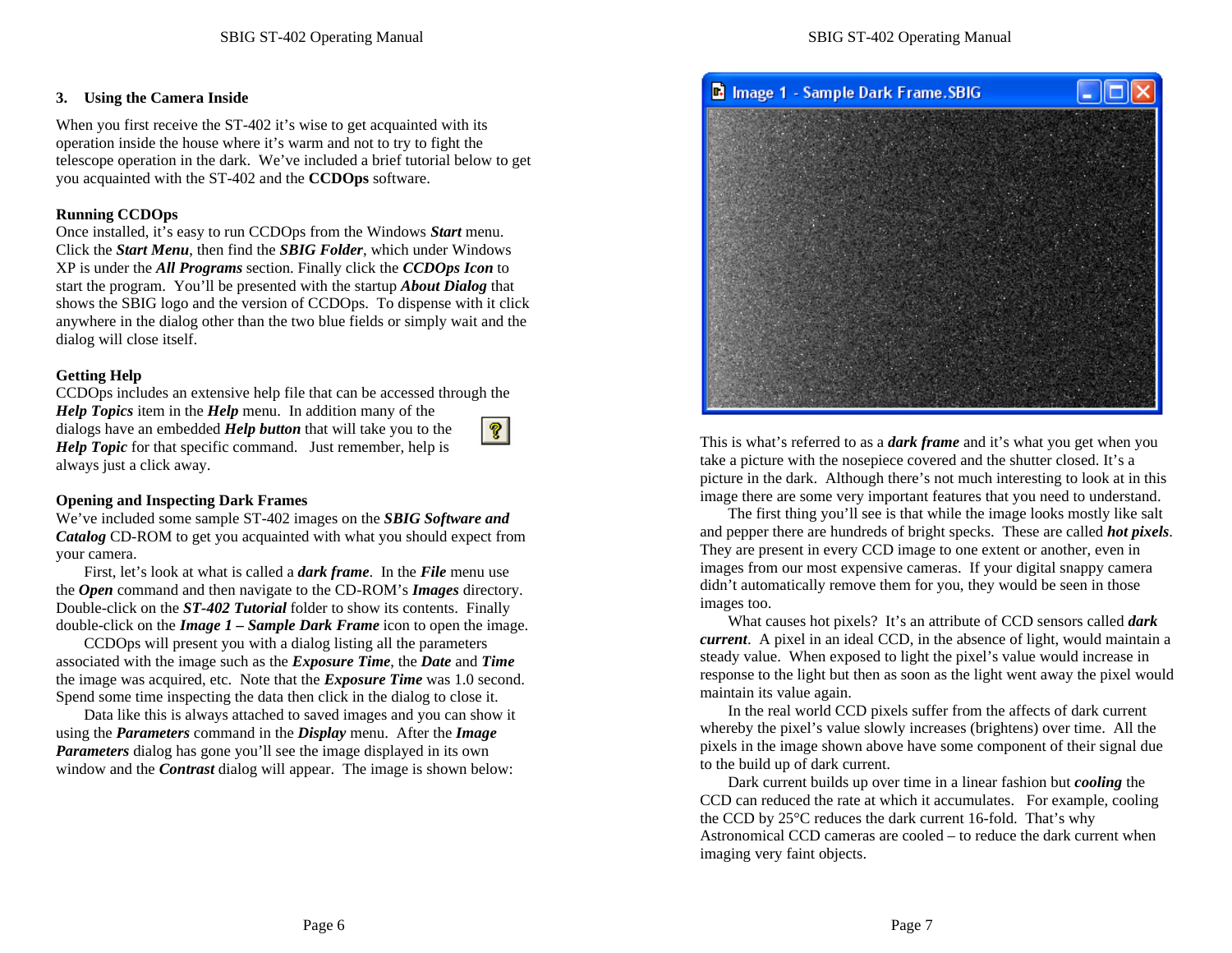*Hot pixels* are simply the pixels where the dark current is higher than the average and thus they show up as white specs against the salt and pepper background. Again, this is completely normal for CCD images.

The second effect you'll notice is a brightening on the left of the image, as if something bright was just outside the field of view. This is called the *readout glow* and is caused by the electronics in the CCD, in particular by a very small but ever present glow emanating from in the on-chip amplifier that conditions the weak signals in the CCD so that they may be digitized.

The *readout* (or digitization) of images from CCDs is a sequential process whereby every pixel is digitized one-after-another until the whole image has been digitized. The readout starts at pixel  $(1,1)$  in the top-left corner and proceeds to pixel (765, 510) in the lower-right hand corner. As each pixel in a row is readout the pixels to the right of it within the same row are shifted to the left one position in preparation for the next pixel readout. The next pixel is then readout and the process repeated until every pixel in the first row has been digitized.

At this point the whole CCD is shifted up one row and digitization starts with the left-most pixel of the second row. The *readout glow* on the left of the images is a buildup of light from a glow from the preamplifier structures in the upper-left hand corner of the CCD while rows are queuing up for readout.

The final effect you'll notice is the salt-and-pepper look of the background. What you're seeing here is the ultimate noise floor of the CCD whereby adjacent pixels have slightly different values due to noise in the CCD and readout electronics. The noise in dark frames that have a zero exposure time is referred to as the *read noise* of the camera.

Fortunately for us there are very simple image processing techniques we can use to eliminate the effects of *dark current* and *readout glow*.

Let's open another image. Close the first image by clicking the **X** in the upper-right corner then use the *Open* command in the *File* menu again but, this time double-click on *Image 2*. Note in the *Image Parameters* dialog that this image had an *Exposure Time* of 10 seconds. Click in the dialog to close it.

Now this image has a whole lot more hot pixels! That's because this exposure was 10 times as long and the pixels built up 10 times the dark current. It's hard to even see the background through all the hot pixels.

About this time you're probably asking yourself "How can I ever take deep sky images with all these hot pixels?" The answer is simple. Because the build up of dark current at a given CCD temperature is a repeatable effect you can remove the effects of dark current by taking two images, one with the shutter open *(light frame)* and another of equal exposure with the shutter closed (*dark frame*). You then *subtract* the dark frame from the light frame, and because the *hot pixels* and the *readout glow* repeat from one image to another they are removed by the subtraction.

Let's see how this works. Close *Image 2* and Open *Image 3*, which is a 10-second *light frame* where you can get a hint of the object but the hot

pixels are definitely obscuring it. Now use the *Dark Subtract* command in the *Utility* menu. This brings up the *Open File* dialog where CCDOps wants you to select which image to subtract. Double-click on *Image 2*, the 10-second *dark frame*. The displayed image turns completely black! What did we do? Did we destroy the image by dark subtracting? No we didn't but it's time to learn something else regarding CCD images.

#### **Brightness and Contrast**

Images from the ST-402 are *16-bit* images meaning any pixel can have values from 0 to 65,535 ADU where ADU is short for A/D Converter Units. Said another way this means there are 65,536 possible brightness or gray scale values that each pixel can have. In CCD lingo this is referred to as the *dynamic range*. But computer monitors and our eyes can typically only distinguish a hundred or so different gray scale values. How do we accommodate the large dynamic range of CCD images with our computer? The answer is through *Brightness* and *Contrast* adjustments of the displayed image.

Getting back to our dark subtracted image and why it's completely

black. Find the *Contrast* dialog shown to the right and then click the *Auto* checkbox. Magically our object appears, and as promised, the *hot pixels* and the *readout glow* are gone, replaced by the object and the salt-and-pepper noise. What did we do?

By clicking the *Auto* checkbox we

**Contrast** Processing Back Smooth 127  $\overline{\phantom{a}}$ Sharpen Range  $\Box$  Invert  $\overline{\triangleright}$  Auto 136 **Apply** Mag: 1:1  $\overline{\phantom{0}}$ 

told CCDOps to adjust the image display to match the actual image's pixel values. *Auto Contrast* is a very handy tool to have in your bag of tricks.

Just for fun click the *Smooth* checkbox in the Contrast dialog. The noise in the image is greatly reduced. The *Smooth* option is handy when for reducing the noise in underexposed images like *Image 3*.

Let's explore the Contrast dialog further. Close the dark subtracted *Image 3* and when CCDOps asks you if you want to save the changes you've made click *No*. Use the *Open* command again to open *Image 4*, which is just like Image 3, but with a proper exposure.

The first thing to notice is that in the Contrast dialog the *Back* is set to 8,000 and the *Range* is set to 20,000. What does that mean? In short it means that pixel values from 8,000 (*Back*) to 8,000+20,000 (*Back* + *Range*) have been displayed using the monitor's available gray scale. Pixels with values 8,000 ADU or below are completely black. Pixels with values 8,000+20,000=28,000 ADU or above are completely white. Finally, pixels with values between 8,000 and 28,000 are shades of gray.

Click the small up and down buttons adjacent to the *Back* setting  $\blacktriangle$ ╦ several times and you'll see the overall image *brightness* increase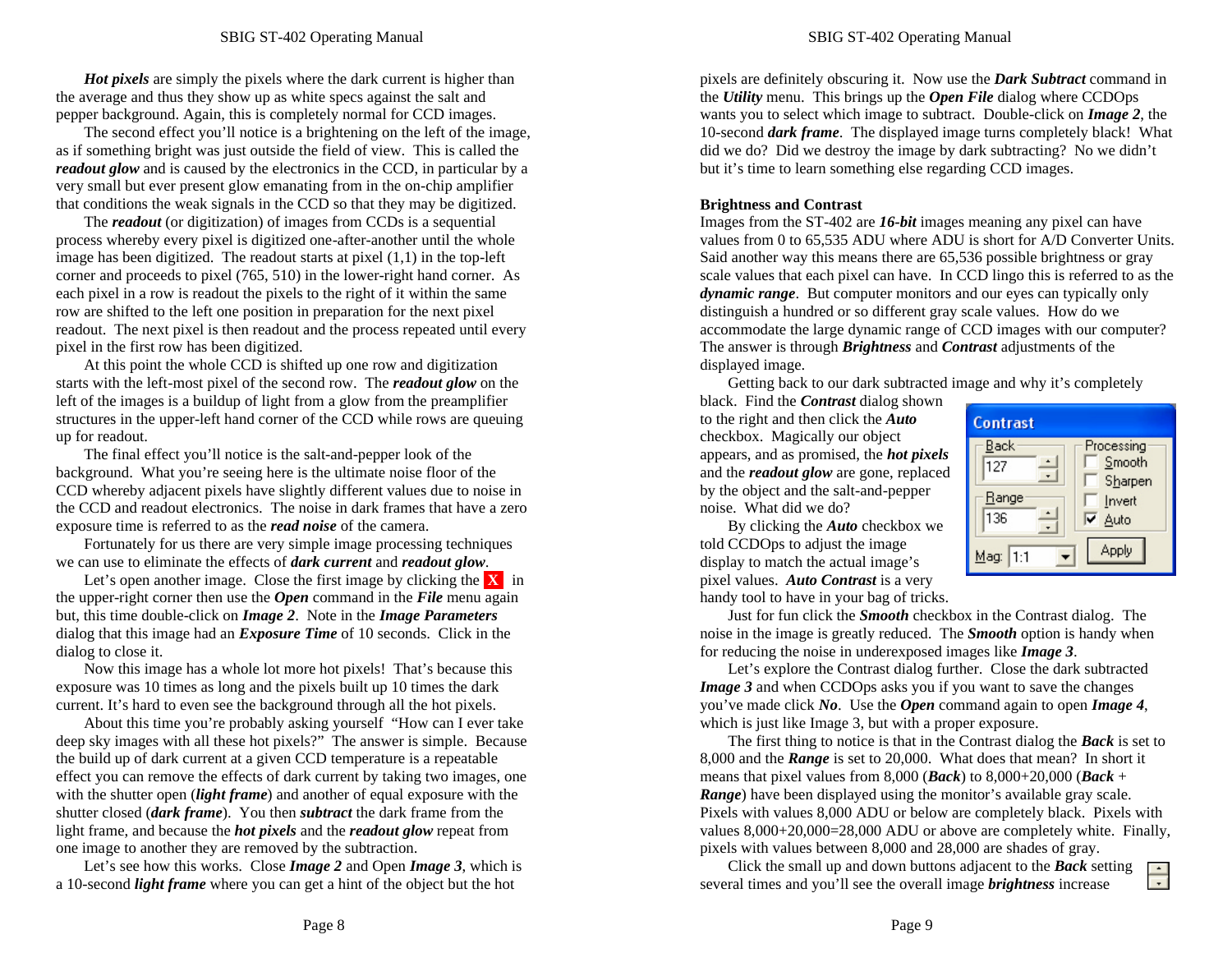and decrease. Click the ones adjacent to the *Range* setting and you'll see the image *contrast* increase and decrease. Here's a summary of how this works:

*Increasing the Back decreases the image brightness and vice-versa. Increasing the Range decreases the image contrast and vice-versa.*

Set the *Back* to 8,000 and the *Range* to 20,000 by typing in the fields (without the comma) and then hit the *Apply* button to get us back to where we started. When you manually enter values in the *Back* and *Range* you must hit *Apply* to see the effect.

Let's learn a little more about the controls in the *Contrast* dialog. Click the *Invert* checkbox and notice that the image now looks like a negative. For images of faint objects, viewing the image as a negative by clicking *<i>Invert* can reveal faint structure.

Unclick *Invert* and then click *Sharpen* on and off several times while looking at the fine detail in the image. With the *Sharpen* checked it's almost as if the focus improves. That's the effect of Sharpen. It works great on well-exposed images but tends to increase the noise in faint areas.

The last thing to try in the *Contrast* dialog is the *Mag* popup. It's set to *1:1* but selecting *2:1* or *4:1* zooms in on the image, enlarging the image display. Selecting *1:2* or *1:4* zooms out on the image. Try the *1:2* and *2:1* settings. You may wonder if all these changes to the *Contrast* dialog are destructive to the image data. They are not.

*Changes to the settings in the Contrast dialog only affect the way the image is displayed. They do not modify the actual pixel values.*

*In Summary*

- Clicking *Auto* is a good place to start with most images.
- *Back* controls image *brightness* and *Range* controls *contrast.*
- Clicking *Invert* can help reveal faint detail in images.
- Clicking *Smooth* can reduce the noise in underexposed images.
- Clicking *Sharpen* reveals additional detail in well-exposed images.

#### **Establishing a Link**

It's time to actually connect up to your camera and take some images. If you haven't installed the drivers already go back to **Section 2** and do so now.

If you've taken a break from the tutorial and the camera isn't powered up and attached to the computer do so now buy plugging in the power source and then connecting the camera to the computer. At this point the *Fan* and *LED* on the back of the camera should be on.

Use the *Graphics/Comm Setup* command in the *Misc* menu to make sure *USB* is selected for the *Interface*. Click *OK* to set/confirm that and then use the *Establish COM Link* command in the *Camera* menu.

CCDOps will try to connect to your camera, which can take several seconds to complete. If successful you'll hear the shutter emit a series of clicking sounds as it finds home and you'll see updated information in the *Link Status* fields show in the lower-right corner of the CCDOps window as shown here:

## (Link:[ST-402]USB) Res:Auto (Temp:18.48°C (0%)) Filter:Clear

This shows the link has been established to an ST-402, that the Temperature of the CCD is 18.48°C and that the TE cooling is disabled (0%). The clicking is not a death rattle – it is simply the shutter homing against a stop.

### **Camera Info**

After establishing a link to the ST-402 use the *Information* command in the *Camera* menu and you'll see the dialog shown below;

| Camera Info |                                     |       |               |                                    |                      |       |       |
|-------------|-------------------------------------|-------|---------------|------------------------------------|----------------------|-------|-------|
|             | Camera Type: ST-402 without ABG     |       |               |                                    |                      |       |       |
|             | Camera Name: SBIG ST-402 CCD Camera |       |               |                                    |                      |       |       |
|             | Firmware version: 2.07 )            |       |               | Driver info: SBIGUDrv.DLL Ver 4.43 |                      |       |       |
|             | Serial number: STFP2                |       |               |                                    | sbigusbe.sys Ver 1.1 |       |       |
|             | CCD Temperature: 18.48°C            |       |               | Ambient Temperature: 25.0°C.       |                      |       |       |
|             | Readout mode:                       | High  | Medium        | Low                                | 1xN                  | 2xN   | 3xN   |
|             | Image width:                        | 765   | 382           | 255                                | 765                  | 382   | 255   |
|             | Image height:                       | 510   | 255           | 170                                | n                    | O     | n     |
|             | Pixel width (u):                    | 9.00  | 18.00         | 27.00                              | 9.00                 | 18.00 | 27.00 |
|             | Pixel height $[\mu]$ :              | 9.00  | 18.00         | 27.00                              | 9.00                 | 9.00  | 9.00  |
|             | Gain (e-/ADU):                      | 1.47  | 2.20          | 2.20                               | 1.47                 | 2.20  | 2.20  |
|             | Readout mode:                       | Hi-DS | Med-DS Low-DS |                                    | <b>ULow</b>          |       |       |
|             | Image width:                        | 765   | 382           | 255                                | 85                   |       |       |
|             | Image height:                       | 510   | 255           | 170                                | 56                   |       |       |
|             | Pixel width (u):                    | 9.00  | 18.00         | 27.00                              | 81.00                |       |       |
|             | Pixel height $[\mu]$ :              | 9.00  | 18.00         | 27.00                              | 81.00                |       |       |
|             | Gain (e-/ADU):                      | 1.47  | 2.20          | 2.20                               | 2.20                 |       |       |

The *Camera Information* command shows you the capabilities of your camera. There are a few key items here that you should be aware of should you ever need technical support:

**Firmware Version/Driver Info** – Over time we revise the camera firmware and drivers to add new capabilities and fix software bugs. The ST-402 actually has its firmware downloaded to it every time it connects to the PC after a power-up sequence, which makes it very easy for us to update the ST-402 in the field. To make sure you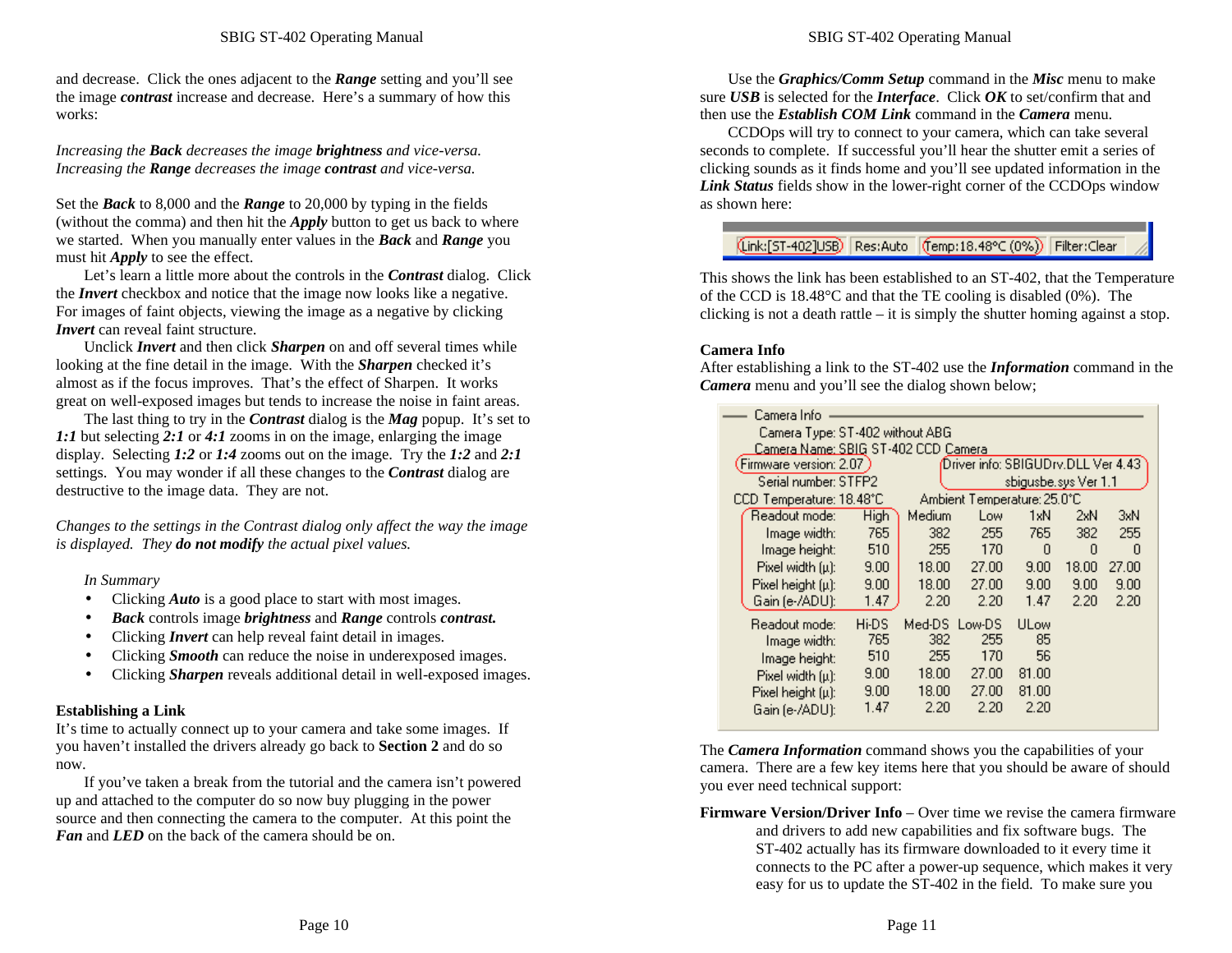have the latest firmware periodically run the *Driver Checker,* which checks our servers for later drivers and updates your system accordingly.

- **Serial Number** If you ever need to know this, here it is. It's on the label on the back of the camera as well.
- **Readout Mode Table** This shows the various readout modes the ST-402 supports. The *High*-resolution mode offers the full 765 x 510 resolution with 9 micron square pixels. The ST-402 also supports **binning** whereby groups of pixels are combined to form a single larger pixel. This reduces the resolution but increases the sensitivity as larger pixels capture more light. The *Medium* and *Low*-resolution modes utilize 2x2 and 3x3 binning as you can see by the *Image Height/Width* and *Pixel Size* entries*.*

Finally, review the information presented, then close the dialog by clicking in it.

#### **Camera Setup**

Use the *Setup* command in the *Camera* menu to see the *ST-402 Camera Setup* dialog shown below.

| <b>ST-402 Camera Setup</b>             |        |
|----------------------------------------|--------|
| Cooling<br>Temperature Regulation: 0ff | 0K     |
|                                        |        |
| Setpoint: 18.22                        | Cancel |
| CCD Setup                              |        |
| Resolution mode: Auto                  |        |
| Non-ABG streak removal: No             |        |
| Vertical N binning: 1                  |        |
| General                                |        |
| Reuse dark frames: Yes                 |        |
| Response factor: 3000.00               |        |
|                                        |        |

The key items in this dialog are described individually below.

**Temperature Regulation** – This allows you to turn the TE cooling on and off. Typically at the start of an imaging session you'll turn the cooling on and then back off at the end of the night. For now let's just leave it off.

**Setpoint –** When the *Temperature Regulation* is on, set this to the *absolute temperature in degrees C* to which the CCD should be cooled. We know that cooling reduces dark current but there is a limit as to how much the CCD can be cooled by the TE cooler.

> We recommend choosing a temperature that is 20 to 23 degrees below the ambient temperature. Choosing a lower temperature won't hurt the camera but you'll notice in the *Link Status* field (bottom of screen) that the CCD never attains the temperature and the TE stays at 100%. It can take several minutes for the temperature to settle in, but if you see the TE stuck at 100% simply increase the *Setpoint Temperature* so it can regulate.

- **Resolution mode** This popup controls the readout mode discussed in the *Camera Information* section above. You can select the *High*, *Medium* or *Low* resolutions modes directly but we recommend you start with the *Auto* resolution mode. In *Auto* mode the camera uses the high-resolution mode everywhere except in the *Full Frame Focus* mode (discussed below) where it uses the lowresolution mode to speed up the image throughput.
- **Reuse dark frames** This is a handy feature and you should set it to *Yes*. What that means is that when you're taking images where you want to *subtract dark frames* the software will reuse a previously captured *dark frame* if it's the same exposure time and at the same CCD temperature.

You can read about the other items in the *Help* but for now just leave them set the way they are. Click *OK* to register your changes.

#### **Grab Command**

Let's take a *dark frame* with your new camera. If you haven't done so already, screw in the nosepiece and put the rubber cap on it. While the shutter was designed to block light from the telescope for *dark frames*, it can't block flooding room light from leaking around the edges of the shutter blade. That's why you should cover it under bright light illumination. Now, use the *Grab* command in the *Camera* menu and set the dialog as shown below: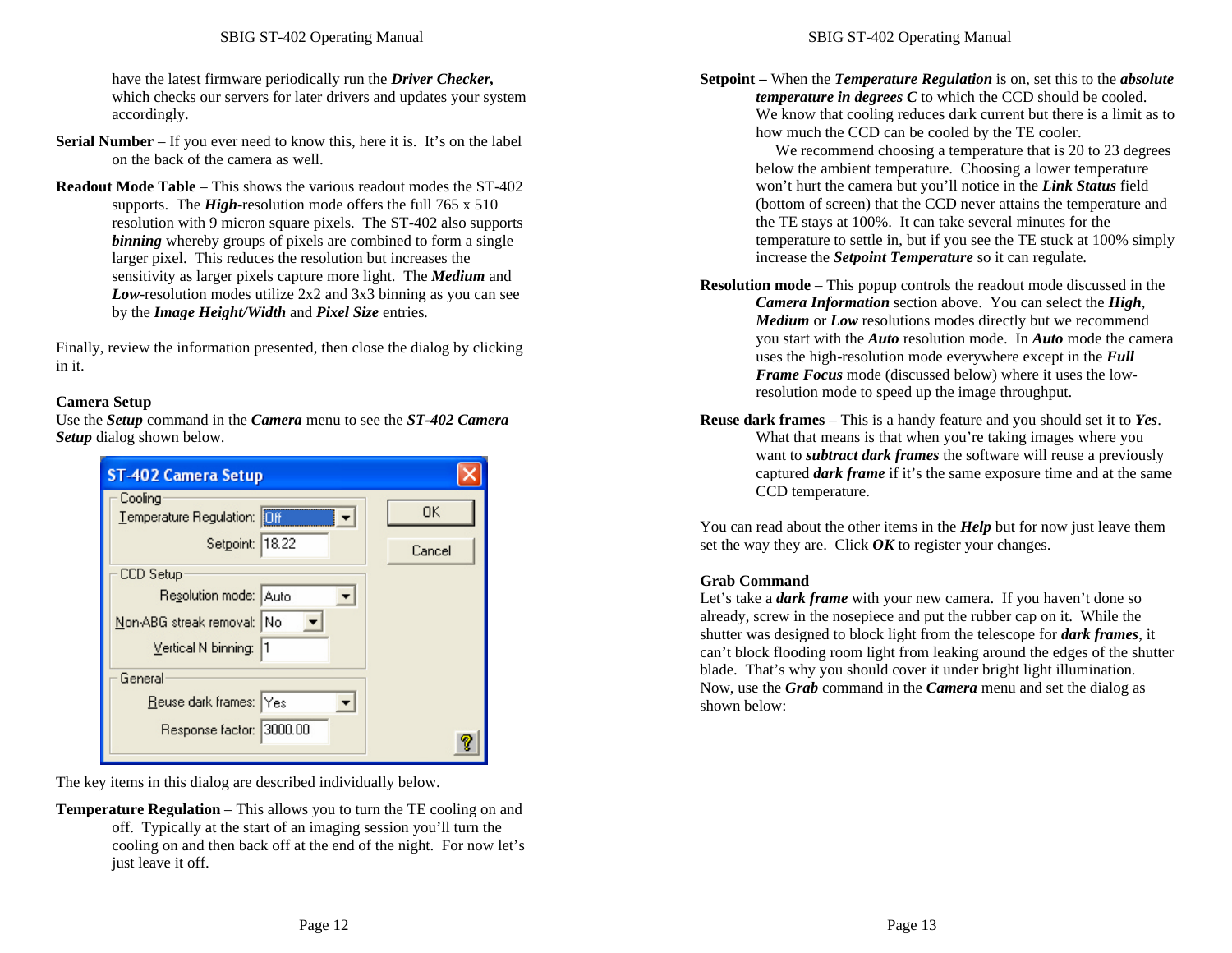| Grab                     |        |
|--------------------------|--------|
| Exposure Time: 1.000     | OΚ     |
| Dark frame: Only         | Cancel |
| Image size: Full         |        |
| Exposure delay: 0        |        |
| Special Processing: None |        |
|                          |        |

Here we're asking for a 1.0-second dark frame of the full CCD. Click the *OK* button and in a few seconds you'll see an image that looks a lot like the *Image 1* from the tutorial. Hot pixels, readout glow and salt-and-pepper noise, they're all there. Congratulations: You've just taken your first dark frame! That wasn't so hard was it?

Let's experiment with the settings in the Grab dialog. Try changing the *Exposure Time* to 10 seconds and grabbing another image but this time watch the LED on the back of the camera. It blinks while the camera is exposing the image. That's a handy thing to remember when you're in the observatory. *Don't bump the telescope when the LED is blinking*.

Anyway, the new image should look just like *Image 2*. Try setting the *Exposure Time* back to 1.0 and the *Dark frame* to *Also*. What happens here is the camera takes a *dark frame* first, and then takes a *light frame*, *subtracting* the *dark frame* from it. The result should be uniform noise without *hot pixels* and without *readout glow*.

Had we had the camera on the telescope we would have seen the object but because we had the nosepiece covered we took a *dark subtracted image* of the dark. If you take enough of these, and stare at them long enough you'll see all kinds of patterns in the random noise, including even pictures of Elvis!

You can read about the other items in the *Grab* dialog by clicking the *Help button*, but in general the *Grab* command is used to *take a single image* and optionally do an *automatic dark subtraction*.

**Note**: Dark subtracted images have an offset of 100 ADU added to them to ensure values near zero are not clipped.

#### **Focus Command**

Using the **Grab** command to focus your telescope would drive you crazy, taking a single image at a time, tweaking the telescope etc. Instead we use the **Focus** command, which is like **Grab** but it takes image after image

automatically. Use the *Focus* command in the *Camera* menu and set it up in the *Focus Setup* dialog as shown below:

| <b>Focus</b>           |                                             |        |
|------------------------|---------------------------------------------|--------|
| Exposure Time: 0.25    |                                             | 0K.    |
|                        | $Frame size: Full-High \blacktriangleright$ | Cancel |
| Dark Frames:           |                                             |        |
| Update mode: Automatic |                                             |        |
| Exposure delay: 0      |                                             |        |
| Turbo Mode:            | Off                                         |        |

Click *OK* and the camera will go into *Focus* mode. You'll see image after image appear in a single window with a new image about every second. The images will vary slightly from image to image, mostly in the random background noise but in general they'll all look a lot like *Image 1*. You'll also notice a new *Focus Mode* dialog appeared.

*Note:* You may notice a slight clicking sound coming from the camera in focus mode. That's the normal sound the shutter makes as it bumps up against the home position.

Here's a brief description of the key items in the *Focus Setup* and *Focus Mode* dialogs.

- **Exposure Time** You'll be able to see most objects in a 1 second exposure. Use shorter exposures (down to 0.040 seconds) for faster rep rates when focusing on bright stars or longer exposures when trying to center dim objects.
- **Frame Size** *Planet* mode allows you to select a portion of the CCD's field of view (*FOV*) for faster rep rates due to smaller downloads. It's great for focusing the telescope on a star. The other three *Full* settings all show the FOV of the CCD but are slower than *Planet* mode because there's more data to download.

 *Full-High* uses high-resolution mode to show you all 765 x 510 pixels. *Full-Low* uses low resolution (3x3 binning) which is faster and more sensitive since there are fewer pixels to download and the pixels are larger. Finally *Full* works in conjunction with *Planet* mode and the *Camera Setup* such that when the camera is set to *Auto* resolution mode *Full* uses the low-resolution mode for faster downloads then switches to high-resolution for *Planet* mode.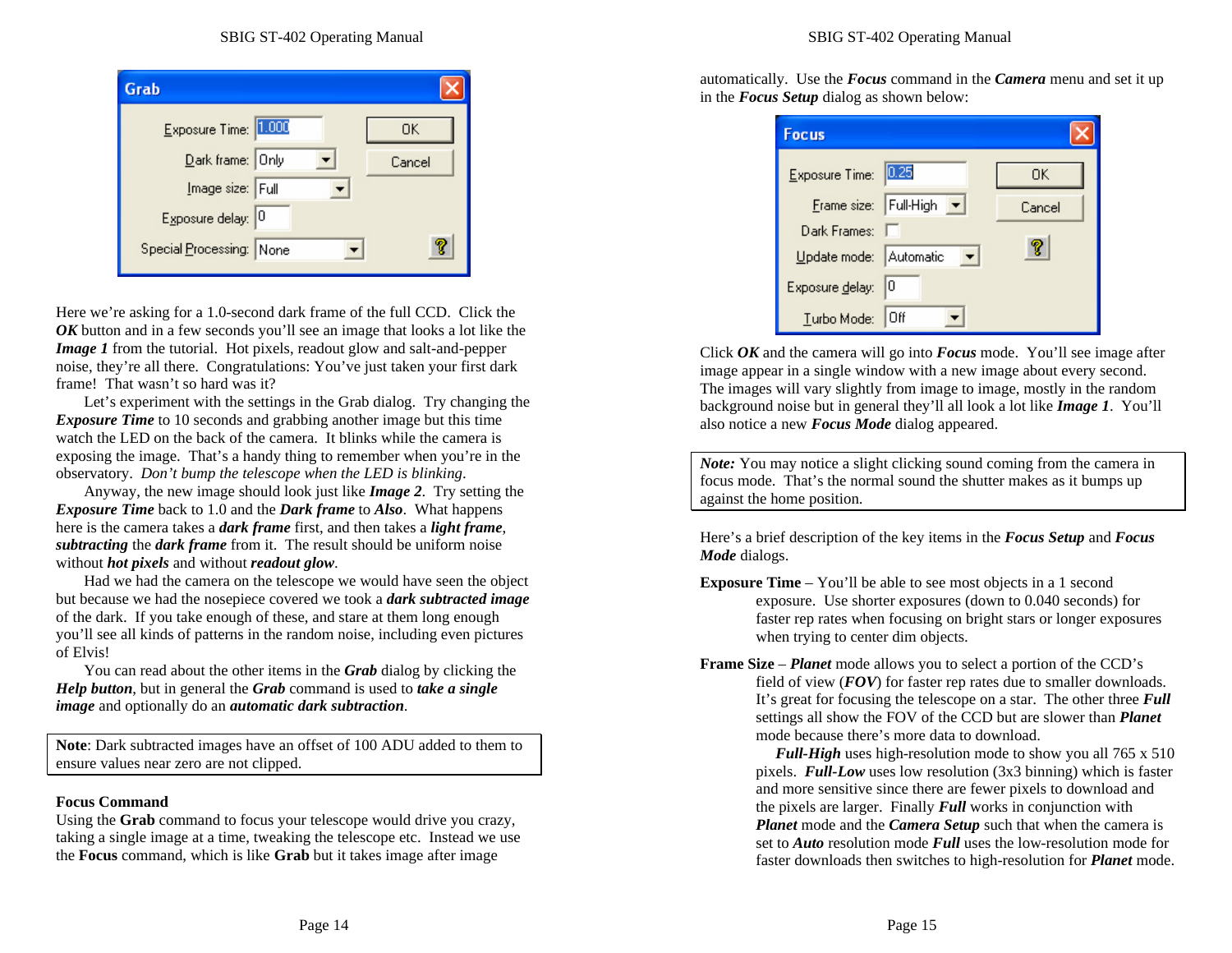- **Dark Frames** For most objects you won't need to take dark frames in Focus mode to frame and focus the object because the exposures tend to be short and the build up of dark current minimal. On some dim objects though, checking this item, which uses *dark subtracted* images for *Focus* mode can help to pull the object out of the noise. It's slightly slower when using dark frames so only use this when you need to.
- **Update Mode** Sometimes you want to tweak the focus, look at an image, tweak it again, etc. Setting this to *Manual* causes the Focus mode to pause between images until the **Space Bar** is hit or you click the **Pause/Resume** button.
- **Peak** This shows the position and brightness of the brightest pixel in the Focus mode image. We'll use this later to get the best focus by maximizing the *Peak* on a *star*.
- **Pause/Resume** Click this button at any time to pause or resume the focus mode. This can be handy for going back and forth between the telescope and the computer or for studying the images.

You can read more about the other items in the *Help* but we now know enough for basic operation. Exit *Focus Mode* by closing the *Focus Mode* dialog or closing the image window.

You've come a long way in this brief tutorial. If you want to spend some time reading the *Help* file or the *CCDOPs Manual*, which is included on the CD-ROM that would be useful. Otherwise it's time for trying it out at the telescope.

## **4. At the Telescope**

Connect the camera to the computer and start *CCDOps*. Establish a link to the camera and run the *Camera Setup* command. Enable the cooling to 20 degrees below ambient and then watch the *Link Status* field to see the temperature come down. Once the temperature reaches the Setpoint it will jump back and forth by about 0.5 degrees. This is normal. The ST-402 regulates the CCD temperature by dithering back and forth across the Setpoint. At this point we're ready to hook up to the telescope.

Focusing a CCD camera at the telescope can be a tedious operation, so a few hints should be followed. Before using the software to focus the camera the first time you should place a diffuser (such as scotch tape or ground glass) at the approximate location of the CCD's sensitive surface behind the eyepiece tube and focus the telescope on the moon, a bright planet or a distant street lamp. This preliminary step will save you much time in initially finding focus. The approximate distance behind the eyepiece tube for the ST-402 *is* **0.690 inches** (*backfocus*).



To achieve fine focus, first center a bright star then insert the CCD head into the eyepiece tube, taking care to seat it, and then enter the CCDOps *Focus Mode*. Do not initially try to focus on the moon or planet – they are harder. As we learned in the tutorial, the *Focus Mode* automatically displays successive images on the screen as well as the peak brightness value of the brightest object in the field of view. Using the telescope controls, center the star image in the CCD, and adjust the focus until the star image is a small as can be discerned. Next, shift the telescope to fainter stars so the CCD is not saturated. Further adjust the focus to maximize the displayed star brightness in counts and minimize the star diameter. This can be tedious. It helps considerably if a pointer or marker is affixed to the focus knob so you can rapidly return to the best focus once you've gone through it.

An exposure of 1 to 3 seconds is recommended to smooth out some of the atmospheric effects. While you can use the *Full frame* mode to focus, the frame rate or screen update rate can be increased significantly by using *Planet mode*. In Planet mode the Focus command takes a full image and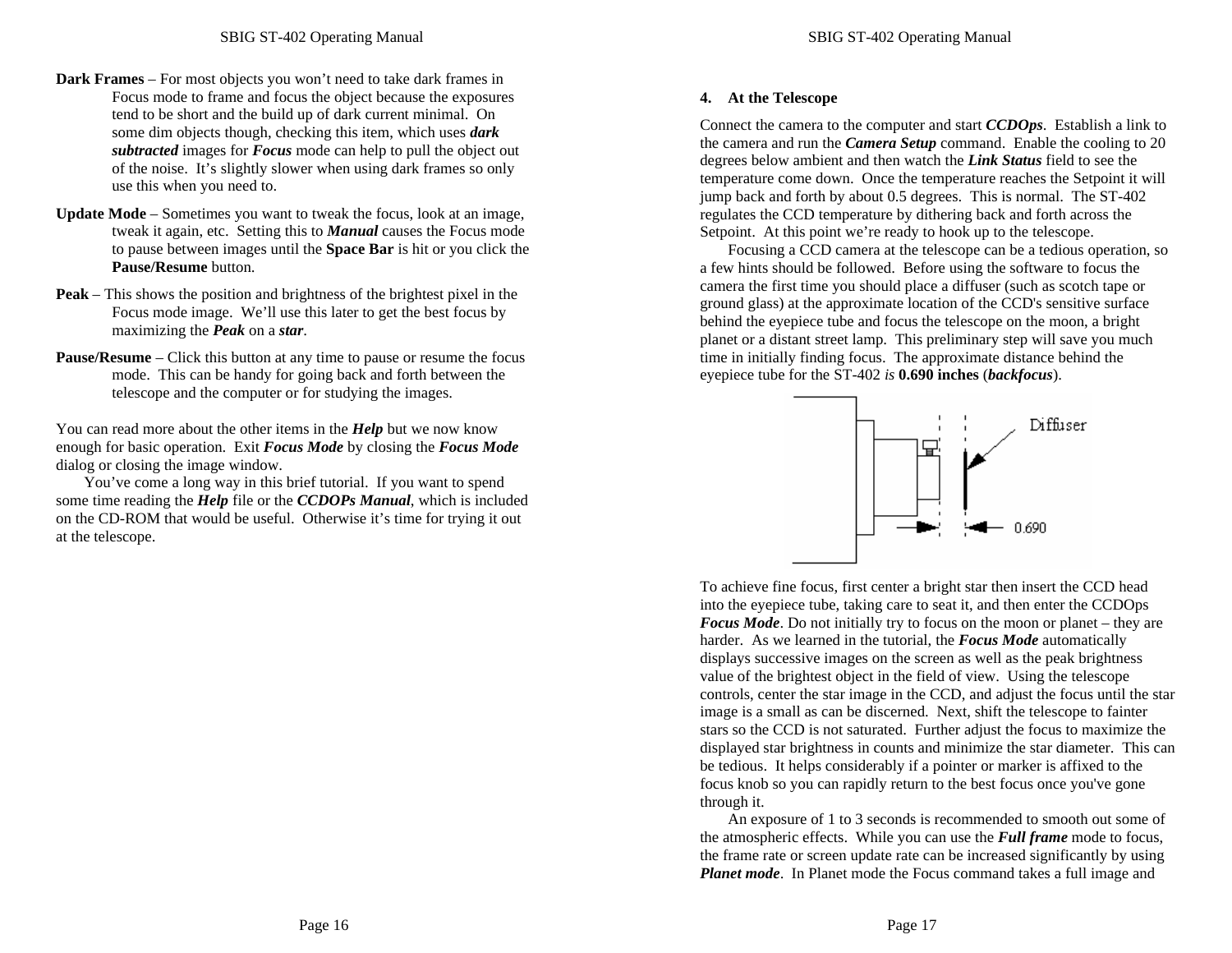then lets you position a variable sized rectangle around the star. On subsequent images the Planet mode only digitizes, downloads, and displays the small area you selected. The increase in frame rate is roughly proportional to the decrease in frame size, assuming you are using a short exposure.

The telescope focus is best achieved by maximizing the peak value of the star image. You should be careful to move to a dimmer star if the peak brightness causes saturation. The saturation levels of the various resolution modes are shown in Table 3.2 below. Another point you should also be aware of is that as you approach a good focus, the peak reading can vary by 30% or so. This is due to the fact that as the star image gets small, where an appreciable percentage of the light is confined to a single pixel, shifting the image a half a pixel reduces the peak brightness as the star's image is split between the two pixels. The Kodak CCD pixels are so small that this is not likely to be a problem.

| <b>Resolution</b> | <b>Saturation Counts</b>      |
|-------------------|-------------------------------|
| High Res          | $~\sim$ 35,000 forABG Cameras |
|                   | 65,000 for Non-ABG cameras    |
| Med/Low Res       | 65.000                        |

Once the best focus is found, the focusing operation can be greatly shortened the second time by removing the camera, being careful not to touch the focus knob, and inserting a high power eyepiece. Slide it back and forth to find the best visual focus (don't touch the focus knob), and then scribe the outside of the eyepiece barrel. The next time the camera is used the eyepiece should be first inserted into the tube to the scribe mark, and the telescope visually focused and centered on the object. At f/6 the depth of focus is only 0.005 inch, so focus is critical. An adapter may be necessary to allow the eyepiece to be held at the proper focus position. SBIG sells extenders for this purpose.

#### **Finding and Centering the Object**

Once best focus is achieved, we suggest using *Full-Low* mode to help center objects. This mode gives a full field of view, but reduces resolution in order to increase the sensitivity, and digitization and download rate. If you have difficulty finding an object after obtaining good focus, check to be sure that the head is seated at best focus, then remove the head and insert a medium or low power eyepiece. Being careful not to adjust the focus knob on the telescope, slide the eyepiece in or out until the image appears in good focus. Then visually find and center the object, if it is visible to the eye. If not, use your setting circles carefully. Then, re-insert the camera and use the *Focus Mode* with an exposure time of about ten seconds, if the object is quite dim. Center the object using the telescope hand controls.

**Note**: With a 10 second exposure, objects like M51 or the ring-nebula are easily detected with modest amateur telescopes. The cores of most galactic NGC objects can also be seen.

#### **Taking an Image**

Take an image of the object by selecting the *Grab* command and setting the exposure time. Start out with the *Image size* set to *full*. The camera will expose the CCD for the correct time, and digitize and download the image. One can also take a *dark frame* immediately before the light image using the Grab command by selecting the *Dark Also* option.

Because the ST-402 has regulated temperature control, you may prefer to take and save separate *dark frames*, building up a *library* at different temperatures and exposure times, and reusing them on successive nights. At the start it's probably easiest to just take the dark frames when you are taking the image. Later, as you get a feel for the types of exposures and Setpoint temperatures you use, you may wish to build this library of dark frames. Fresh darks seem to work better, so it is not recommended to build a huge dark library.

#### *Saving Images*

Save the images using the Save command in the File menu. We strongly recommend you save images in the SBIG Compressed format as it is the most compatible. Use the TIFF and JPEG formats only when you are done with the image as you won't be able to reopen it with CCDOps. Those formats are useful for export to photo programs.

#### **Further Adventures**

At this point we refer you to the *CCDOps Manual* that can be found on the *SBIG Software and Catalog* CD-ROM. It has an extensive tutorial section and detailed information about the software and its capabilities.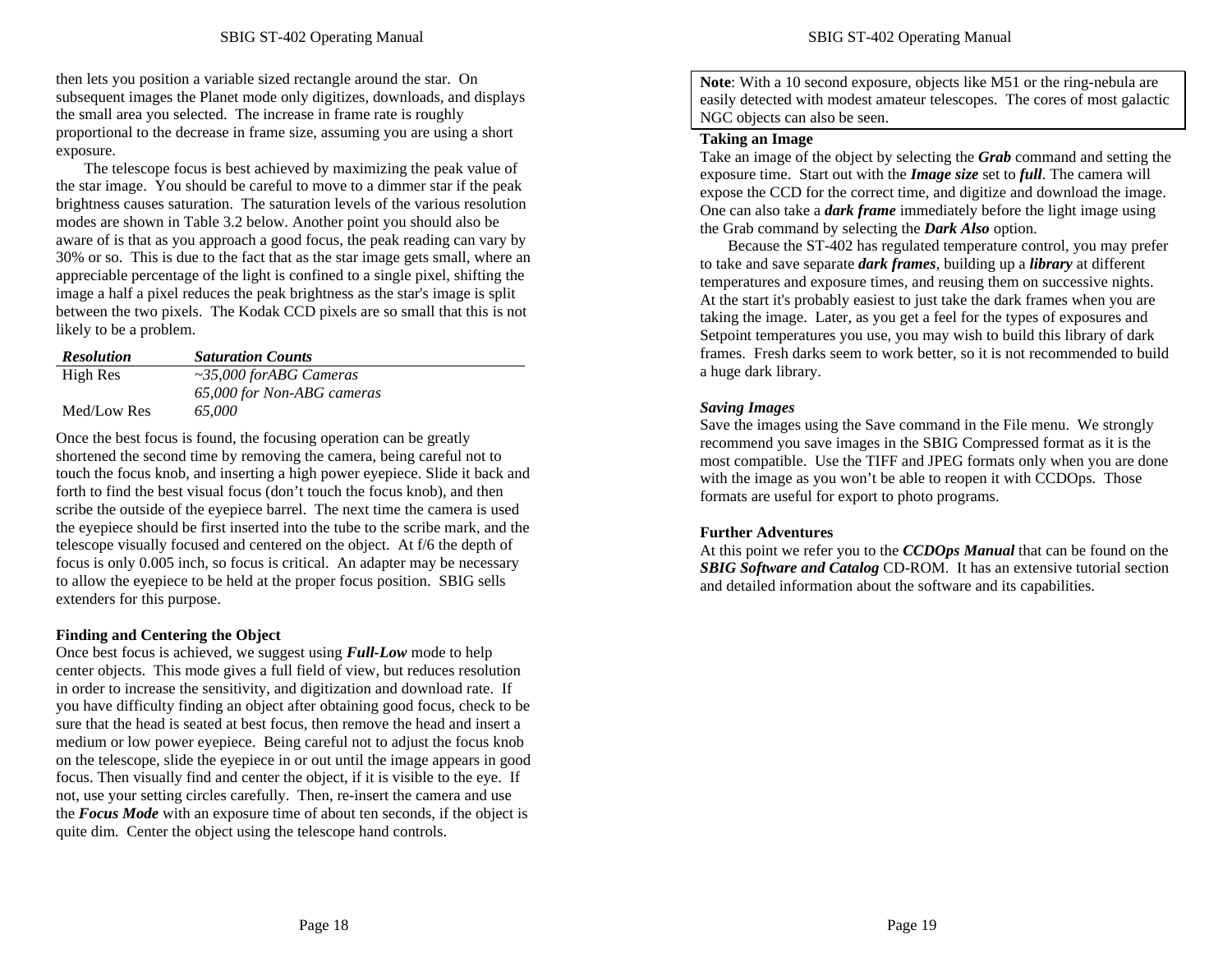#### **5. Accessories for your CCD Camera**

This section describes several of the common Accessories designed to work with the ST-402.

## **Color Filter Wheel**

The CFW-402 is a 4-position filter wheel that can be installed in the camera. With its *Red*, *Green*, *Blue* and *Clear* filters, the CFW-402 enables collection of color images with the ST-402. Installing the CFW-402 is simple with the following procedure.

- 1. Remove the camera's front cover by loosening the four sockethead cap screws (SHCS) that hold it in place.
- 2. Remove the existing shutter by unscrewing the small Philips head screw and washer that holds it in place.
- 3. Place the CFW-402 onto the motor shaft, aligning the Double-D cutout with the hub of the shaft. Replace the washer and retaining screw.
- 4. Replace the front cover. You're ready for color imaging!

**Note**: Each color component image is displayed as black & white monochrome when collected. Use the *RGB Merge* command in the *Utility* menu to assemble a color image.

#### **Battery Adapter**

SBIG sells a battery clip adapter that allows you to run the ST-402 in the field off a car battery. Contact us for pricing and availability and make sure you ask for the *Center-Positive* version.

## **Camera Lens Adapters**

SBIG sells a *T-to-C* adapter that screws into the *T-Thread* on the front of the camera and enables use of the ST-402 with standard *C-Mount* camera lenses. In addition we also sell a line of C-Mount lens adapters for many of the popular 35mm lenses such as *Nikon*, *Canon* and *Olympus*. Contact us for pricing and availability.

## **Electromechanical Relay Adapter Box**

Older telescopes may not be compatible with our optically isolated telescope driver. We also sell a *Relay Adapter Box* that contains four *electromechanical relays* with *Normally-Open*, *Normally-Closed* and *Common* connections for each of the four directions. Contact us for pricing and availability.

#### **6. Glossary**

- **Antiblooming** When a CCD pixel has reached its full well capacity, electrons can effectively spill over into an adjoining pixel. This is referred to as blooming. Kodak CCDs like the KAF-0402LE with the antiblooming option can be used to help stop or at least reduce blooming when the brighter parts of the image saturate.
- **Astrometry** Astrometry is the study of stellar positions with respect to a given coordinate system.
- **Autoguider** All SBIG CCD cameras have auto guiding or "Star Tracker" functions. This is accomplished by using the telescope drive motors to force a guide star to stay precisely centered on a single pixel of the CCD array. The camera has four relays to control the drive corrector system of the telescope. The CCD camera head is installed at the guide scope or off axis guider in place of a guiding eyepiece.
- **CCD** The CCD (Charged Coupled Device) is a flat, two dimensional array of very small light detectors referred to as pixels. Each pixel acts like a bucket for electrons. The electrons are created by photons (light) absorbed in the pixel. During an exposure, each pixel fills up with electrons in proportion to the amount of light entering the pixel. After the exposure is complete, the electron charge buildup in each pixel is measured. When a pixel is displayed at the computer screen, its displayed brightness is proportional to the number of electrons that had accumulated in the pixel during the exposure.
- **Correlated Double Sampling** Correlated Double Sampling (CDS) is employed to lower the digitization errors due to residual charge in the readout capacitors. This results in lower readout noise.
- **Dark Current** Dark Noise or Dark Current is the result of thermally generated electrons building up in the CCD pixels during an exposure. The number of electrons due to Dark Noise is related to just two parameters; integration time and temperature of the CCD. The longer the integration time, the greater the dark current buildup. Conversely, the lower the operating temperature, the lower the dark current. This is why the CCD is cooled for long integration times. Dark noise is a mostly repeatable noise source, therefore it can be subtracted from the image by taking a "Dark Frame" exposure and subtracting it from the light image. This can usually be done with very little loss of dynamic range.
- **Dark Frame** The user will need to routinely create image files called Dark Frames. A Dark Frame is an image taken completely in the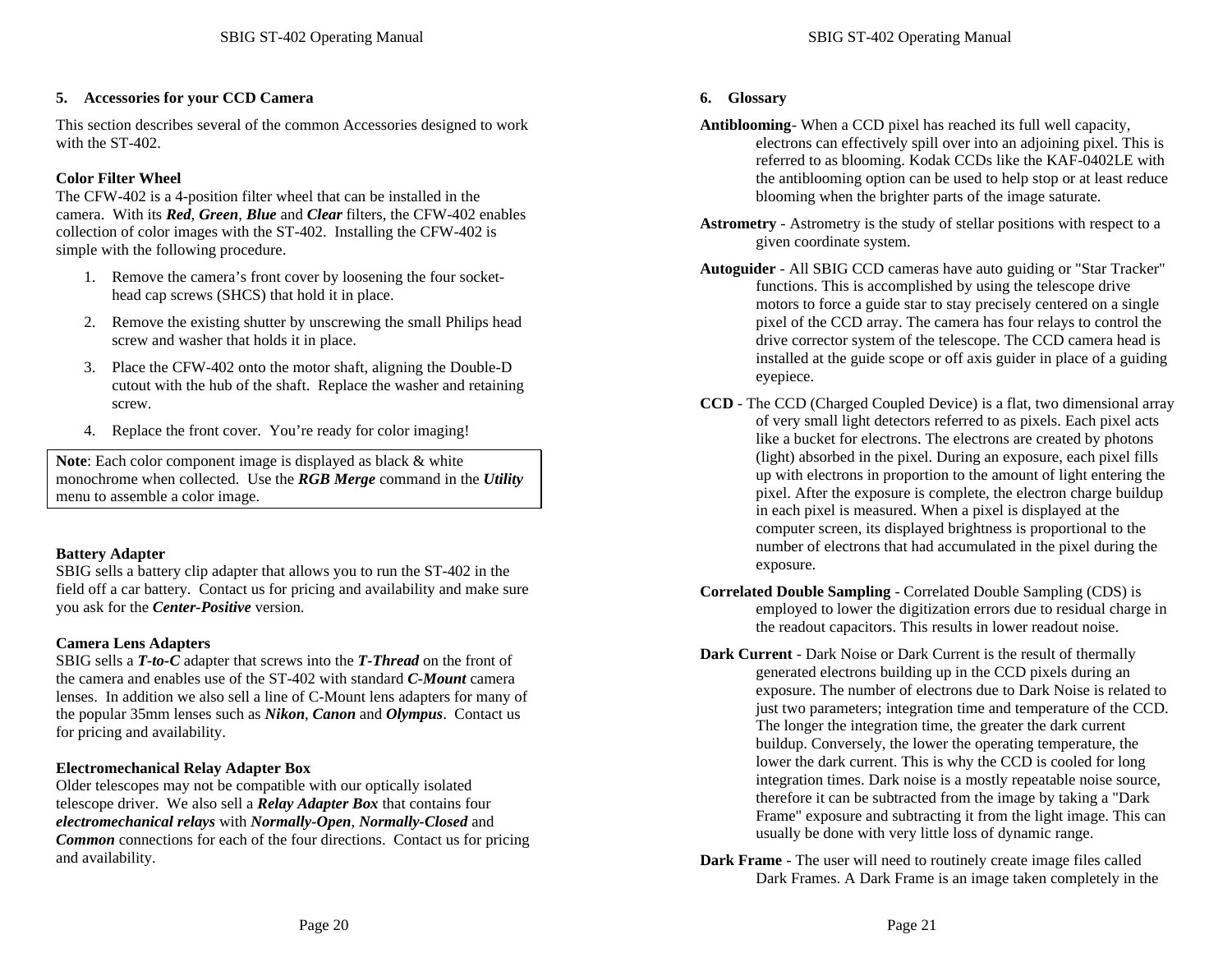dark. The shutter covers the CCD. Dark Frames are subtracted from normal exposures (light frames) to eliminate fixed pattern and dark current noise from the image. Dark Frames must be of the same integration time and temperature as the light frame being processed.

- **FITS Image File Format** The FITS image file format (which stands for Flexible Image Transport System) is a common format supported by professional astronomical image processing programs such as IRAF and PC Vista.
- **Flat Field** A Flat Field is a image with a uniform distribution of light entering the telescope. An image taken this way is called a flat field image and is used with CCDOPS to correct images for vignetting.
- **Focal Reducer** A Focal Reducer reduces the effective focal length of an optical system. It consists of a lens mounted in a cell and is usually placed in front of an eyepiece or camera. With the relatively small size of CCDs compared to film, focal reducers are often used in CCD imaging.
- **Full Well Capacity** Full Well Capacity refers to the maximum number of electrons a CCD pixel can hold. This number is usually directly proportional to the area of the pixel.
- **Histogram** The Histogram is a table of the number of pixels having a given intensity for each of the possible pixel locations of the image file.
- **Light Frame** The Light Frame is the image of an object before a Dark Frame has been subtracted.
- **Photometry** Photometry is the study of stellar magnitudes at a given wavelength or bandpass.
- **Pixel Size** The smallest resolution element of a CCD camera is the CCD pixel.
- **Planet Mode** Planet Mode is the most useful way to achieve focus. When you select Planet mode, a full frame is exposed, downloaded, and displayed on the computer monitor. A small window can be placed anywhere in the image area and the size of the window can be changed. Subsequent downloads will be of the area inside the box resulting in a much faster update rate.
- **Quantum Efficiency** Quantum Efficiency refers to the fractional number of electrons formed in the CCD pixel for a given number of photons. Quantum Efficiency is usually plotted as a function of wavelength.
- **Readout Noise** Readout noise is associated with errors generated by the actual interrogation and readout of each of the CCD pixels at the end of an exposure. This is the result of fixed pattern noise in the CCD, residual charge in the readout capacitors and to a small extent the noise from the A/D converter and preamplifier.
- **Resolution Mode** The resolution of a CCD camera is determined by pixel size. Pixel size can be increased by combining or binning more than one pixel and displaying it as one pixel. Doing so decreases the effective resolution but speeds up the download time of the image. Maximum resolution is determined by the size of the individual CCD pixel. The ST-402 can run in High, Medium, Low and Auto resolution modes.
- **Response Factor** Response Factor is a multiplier used by CCDOps to calibrate CCDOps to a given telescope for photometric calculations.
- **Saturation** Saturation refers to the full well capacity of a CCD pixel as well as the maximum counts available in the A/D converter. The pixel is saturated when the number of electrons accumulated in the pixel reaches its full well capacity. The A/D is saturated when the input voltage exceeds the maximum.
- **Sky Background** The sky background illumination or brightness is the number of counts in the image in areas free of stars or nebulosity and is due to city lights and sky glow. High levels of sky background can increase the noise in images just like dark current. For some objects deep sky filters can be used to reduce the sky background level.
- **Seeing** Seeing refers to the steadiness and the clarity of the atmosphere during an observing session.
- **TE Cooler**  The TE Cooler is a Thermal Electric cooling device used to cool the CCD down to operating temperature. The CCD is mounted to the TE Cooler which is mounted to a heat sink, usually the camera head housing.
- **TIFF Image File Format** The TIFF image file format (which stands for Tagged Interchange File Format) was developed jointly by Microsoft and Aldus Corporations to allow easy interchange of graphics images between programs in areas such as presentation and desktop publishing. CCDOps can save image files in this format but unless they're color images it can not read them.
- **Track and Accumulate** The Track and Accumulate function is a SBIG patented feature of CCDOps that allows the user to automatically co-register and co-add (including dark frame subtraction) a series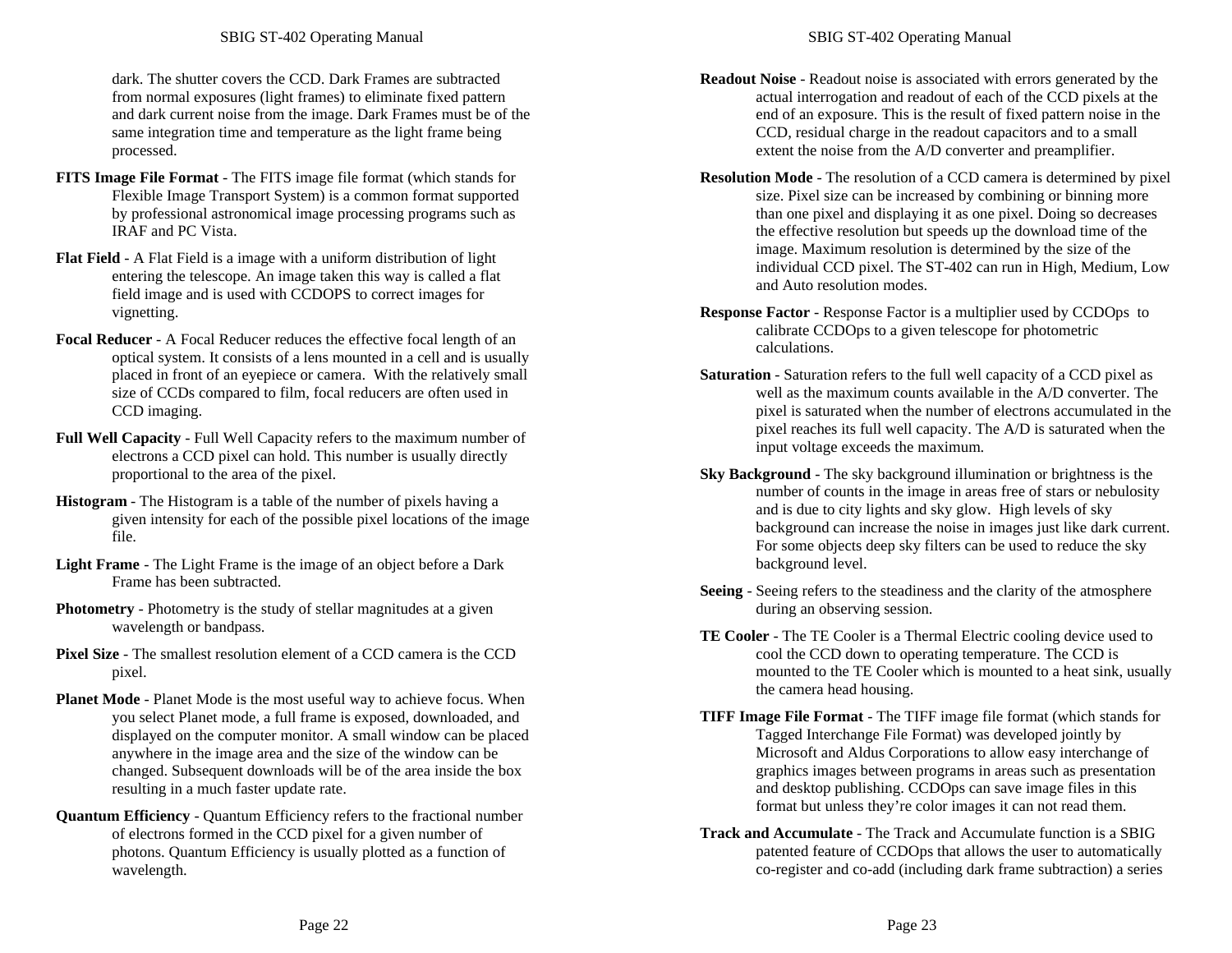of images of an object. These exposures can be taken unguided as long as the "Snapshot time" does not exceed the length of time before tracking errors of your clock drive become apparent. This allows you to image and track without guiding or the need to connect the CCD Relay port to your drive motors.

- **Track List** The Track List is an ASCII file generated by CCDOPS during a Track and Accumulate session. The Track List logs all the corrections made by CCDOPS for each of the images. Track lists are required when flat fielding Track and Accumulate images.
- **Tri-Color** Tri-Color refers to color images created using three different colors mixed into a balanced color image using red, green and blue filters. An object is imaged three times, once with each color filter. The three images are then co-added and color balanced with the appropriate software.

**Vignetting** - Vignetting is obstruction of the light paths by parts of the instrument. It results in an uneven illumination of the image plane. The effects of vignetting can be corrected using flat field images.

## **Appendix A – Connector and Cables**

## **Power Jack**

The Power Jack is used to supply 10.0 – 14.5 Volts DC at 1 amp to the camera. The jack is locking and *center-positive*. The mating plug is the locking model *Switchcraft S760K* with 0.218 inch outer diameter and 0.080 inch inner diameter (5.5/2.0 mm).

## **Telescope Jack**

The Telescope Jack is used to provide tracking signals to the telescope. Viewed from outside the camera, looking in, it has the following pin-out:

The *Left*, *Down*, *Up* and *Right* signals are driven from optically isolated photo transistors that conduct when telescope movement is desired. They can sink up to 25ma and can hold off up to 25V. If what you are plugging into is voltage based you'll need an external pull-up resistor.



The *Common* signal is connected to the common on the four photo transistors. The *Special* signal is discussed below.

## *Jumper Options*

By removing the back of the camera you'll find two jumpers adjacent to the Telescope Jack that have the following affect:

**J9 Pin 1 to 2** – When in place connects the *Common* signal to the minus side of the power source, effectively grounding the *Common*.

**J9 Pin 3 to 4** – When in place makes the raw positive power source  $(-12V)$  available on the *Special* signal. You can use this for powering an external relay box. *Do not connect to your telescope with this jumper in place as you will damage the telescope or camera.*

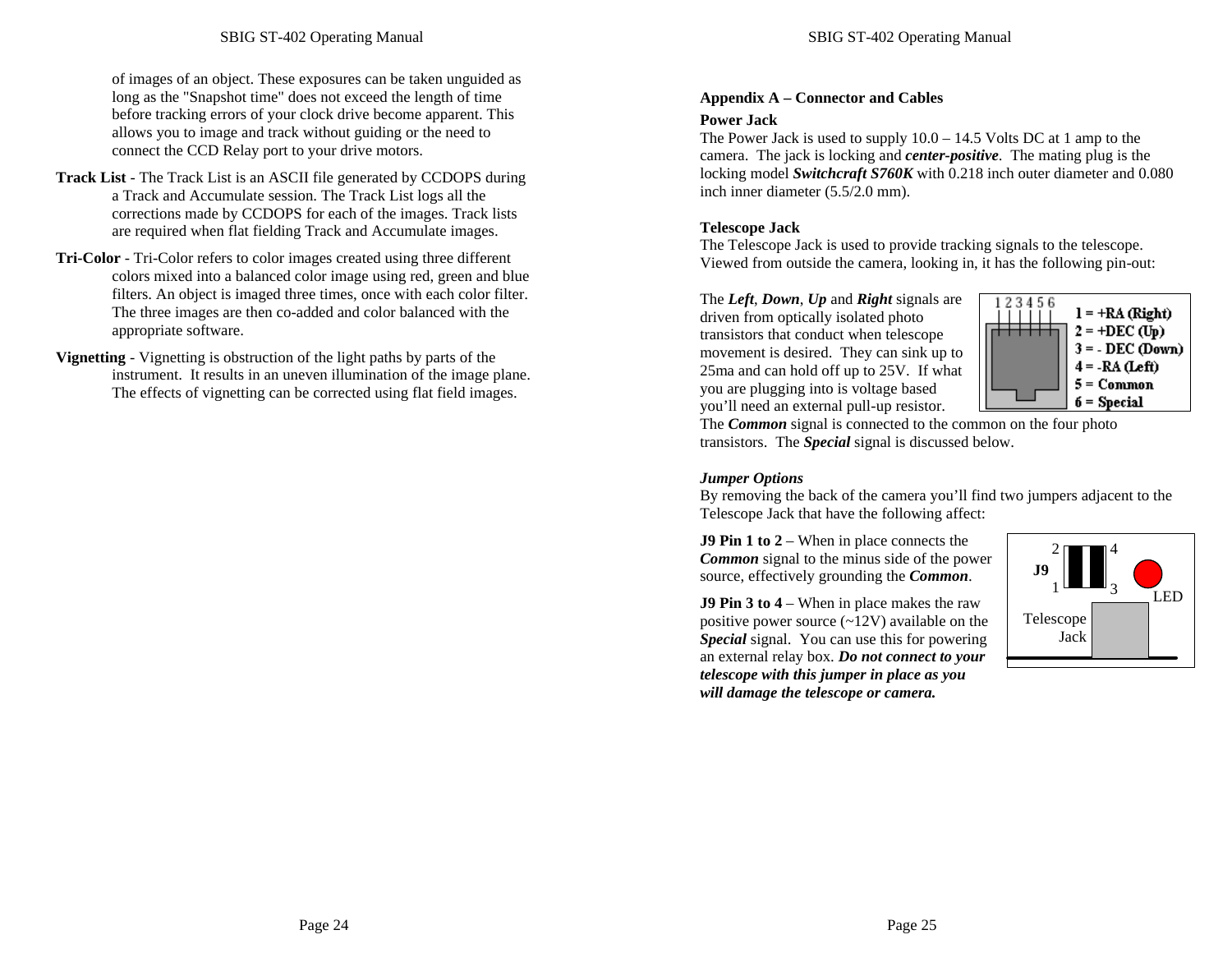#### **Appendix B – Maintenance**

This Appendix describes the periodic maintenance items you need to perform on your camera to keep it in optimal condition.

### **Updating CCDOps and Drivers**

We are constantly adding new features and fixing software bugs in our software, which is available for free download from our web site. You should periodically visit our website to check for updated versions of the *CCDOps* software and you should also periodically run the *Driver Checker* to download and update your drivers.

#### **Cleaning the Window and Filters**

- 1) Get a can of compressed air from a photo store, as well as a small camera hair brush
- 2) Thoroughly clean and dry the brush using isopropyl alcohol
- 3) Remove the front cover of the camera. If you want to clean the Window remove the Filter Wheel. While the camera is open be very careful to avoid activities that could spark the inside of the camera with static, just sit in your chair. If you have to get up and get something, discharge your body to a metal surface (not the camera) after sitting back down.
- 4) Tilt the camera up to face horizontally and blow out the entire chamber with the compressed air. Finish with a blast right on the Window from a half inch away. Be VERY careful not to tip the can of compressed air past 45 degrees as often an oily liquid will come out that is hard to clean off.
- 5) If you have a dust particle that will not blow off, poke it loose with the brush. They cling to the surface due to static, so you may end up just pushing them out of the way. The static forces are quite strong!
- 6) The outside of the window is easily cleaned with a cotton swab or Q-tip and a little isopropyl alcohol. Use one end of the Q-tip to swab it with alcohol and the other to dry it. Never re-use a Q-tip and do not scrub – use gentle pressure
- 7) Replace the front lid.
- 8) If you have a few small dust specs, don't worry. it is almost impossible to get them all and a flat field will take care of them well.
- 9) Filters are cleaned the same way.

#### **Replacing the Desiccant**

The ST-402 contains a small packet of *desiccant* that keeps the CCD from frosting when it's cooled. This desiccant should last for several years but it won't last forever. If you start seeing things appear in your images that look like shadowed tendrils you should suspect frost on the CCD and it may be time to replace the desiccant. You can get the replacement desiccant from us and it's easy to replace with the following procedure:

- 5. Remove the camera's front cover by loosening the four sockethead cap screws (SHCS) that hold it in place.
- 6. Remove the shutter or filter wheel by unscrewing the small Philips head screw and washer that holds it in place. Make sure you know which side goes up. With filter wheels it the side with the filters but with shutters you'll have to keep track of it as they won't work right if flipped.
- 7. Remove the CCD Cover/Window Plate by loosening the four SHCS that hold it in place.
- 8. Pull out the old desiccant pack and replace it with the fresh one. You may have to wedge it in there or fold the bag slightly to get it to fit.
- 9. If the CCD cover glass is spotted it is easily cleaned with a cotton swab and isopropyl (rubbing) alcohol. Dust here is very critical, so take care.
- 10. Replace the CCD Cover/Window plate, shutter and front cover.
- 11. Let the camera sit for 2 hours before cooling to give the desiccant time to equilibrate the CCD chamber.